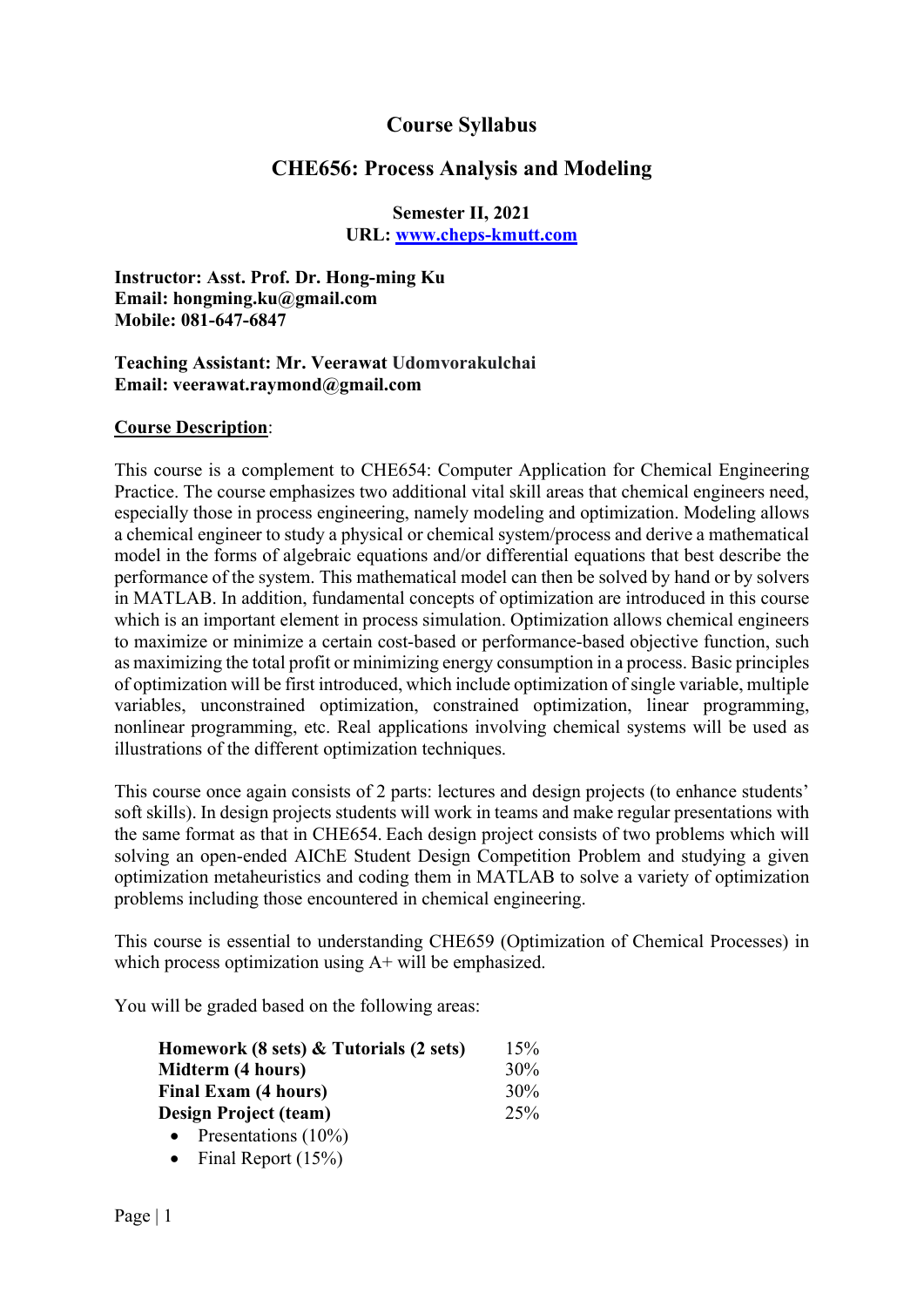Note that homework assignments and solutions are to be downloaded from my website at www.cheps-kmutt.com or from KMUTT LEB2. Their due dates will be posted there as well.

Finally, this course is an OBEM (Outcome-based Module) course, which means it is structured based on a number of learning modules. A set of assessment tools and criteria will be used to judge if a student passes each learning module. Details about OBEM will be discussed during the first lecture of this course.

## Textbooks and References:

- 1. Modeling and Simulation in Chemical Engineering, by Roger G.E. Franks, John Wiley & Sons, Inc., New York, 1972.
- 2. Computational Methods for Process Simulation, 2<sup>nd</sup> Edition, by W.F. Ramirez, Butterworths, Boston, 1997.
- 3. Applied Numerical Methods for Engineers Using MATLAB and C, by Robert J. Schilling and Sandra L. Harris, Brooks/Cole, 2000.
- 4. Applied Mathematics in Chemical Engineering, by H.S. Mickley, T.S. Sherwood, and C.E. Reed.
- 5. Introduction to MATLAB, by Prof. Gregory J. McRae, Department of Chemical Engineering, Massachusetts Institute of Technology, Cambridge, Massachusetts 02139.
- 6. MATLAB Programming Style Guidelines, by Richard Johnson.
- 7. Optimization of Chemical Processes, 2<sup>nd</sup> Edition, by T.F. Edgar. and D.M. Himmelblau, and L.S. Laasdon, McGraw-Hill, 2001.
- 8. Applied Mathematical Programming, by S.P. Bradley, A.C. Hax, and T.L. Magnanti, Addison Wesley, 1977.
- 9. LINDO User's Manual, by LINDO Systems Inc., 1999.
- 10. Supplementary Lecture Notes at www.cheps-kmutt.com.
- 11. CHE 656 Exercise Problems by Dr. Hong-ming Ku, 2021.

The following is an outline of topics to be covered in this course:

## Part 1:

- 1) Basic Modeling
	- Hydraulic tank
	- $\blacksquare$  Enclosed tank
	- $\blacksquare$  Mixing vessel
	- $\blacksquare$  Mixing with reaction
	- Simultaneous mass and energy balances
	- Continuous-flow boiling system
- 2) Multicomponent Vapor-Liquid Equilibrium
	- Vapor-liquid equilibrium
	- Boiling operations
	- $\blacksquare$  Batch distillation
- 3) Reaction Kinetics